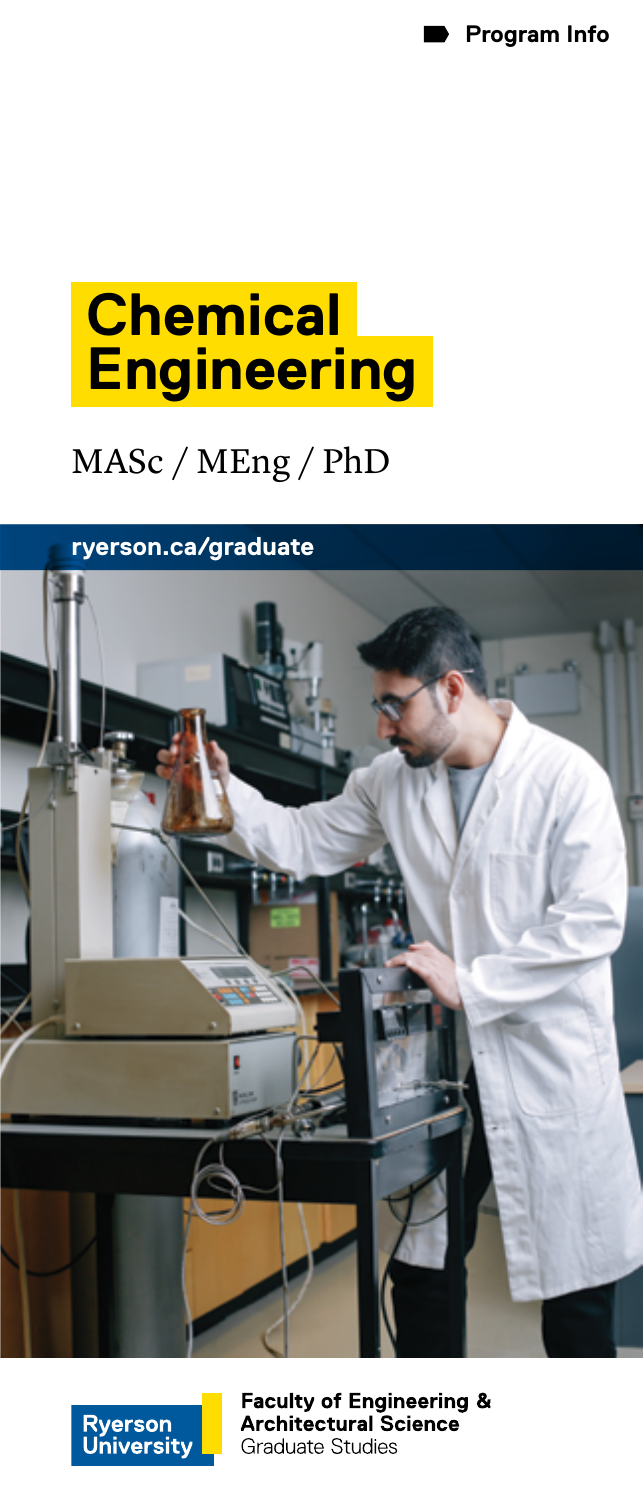# **Chemical Engineering**

Explore diverse research fields such as process systems, water and wastewater treatment, and functional materials in this dynamic program. Students benefit from full-scale equipment, the latest computer software and cutting-edge technology in diverse research projects such as process modelling, simulation and control, tissue engineering, microfluidic devices, renewable energy, energy storage materials, and water and wastewater treatment, among others. With the support of expert faculty and direct connections with industry and hospitals, our in-demand graduates are prepared to solve some of society's most pressing challenges.

#### **Research Areas**

- Advanced Oxidation Technologies
- Biomedical and Tissue Engineering
- Biotechnology
- Computational Fluid Dynamics (CFD)
- Crystal Engineering of Microporous Materials
- Enhanced Oil Recovery (EOR)
- Liquid Crystalline Materials and Phase Separation in Polymer Systems
- Mass Transfer in Polymer-Solvent Systems
- Membrane Technology
- Microfluidics and Lab-on-a-Chip
- Mixing of Complex Fluids
- Nanotechnology
- Packed-Bed Fluid Dynamics and Mass Transfer
- Polymer Reaction Engineering
- Regenerative Medicine
- Renewable and Green Energy
- Rheology, Multiphase Flow and Flow Visualization
- Simulation, Optimization, Process Control and Optimal Control
- Statistical Modelling and Analysis
- Surface Modification of Polymers
- Treatment of Water and Wastewater

#### **Admissions Information**

| <b>MASc</b> | $\cdot$ Completion of a 4-year bachelor's<br>degree in chemical engineering or a<br>related engineering or applied science<br>discipline<br>• Minimum GPA or equivalent of<br>$3.33/4.33$ (B+) in the last two years of<br>study    |
|-------------|-------------------------------------------------------------------------------------------------------------------------------------------------------------------------------------------------------------------------------------|
| <b>MEng</b> | $\cdot$ Completion of a 4-year bachelor's<br>degree in chemical engineering or a<br>related engineering or applied science<br>discipline<br>$\cdot$ Minimum GPA or equivalent of<br>3.00/4.33 (B) in the last two years of<br>study |
| <b>PhD</b>  | $\cdot$ Completion of a master's degree in<br>chemical engineering or a related engi-<br>neering or applied science discipline<br>Minimum grade point average (GPA) or<br>equivalent of $3.33/4.33$ (B+)                            |

Applicants may be required to provide certification of English language proficiency. For more information, visit **[ryerson.ca/graduate/futurestudents/admissions/](www.ryerson.ca/graduate/futurestudents/admissions/english-language.html) [english-language.html](www.ryerson.ca/graduate/futurestudents/admissions/english-language.html)**.

### **Resources**

- Advanced Functional Materials Lab
- Cartilage Tissue Engineering Lab
- Complex Fluids and Advanced Materials Lab
- Environmental/Biochemical Engineering Lab
- Fluid Mixing Technology Lab
- Membrane Bioreactors Lab
- Membrane Technology Research Lab
- Microporous Materials Lab
- Nanocomposites and Biomaterials Engineering Lab
- Nano-engineering Energy and Environmental Lab
- Plastics and Diffusion Lab
- Polymer Reaction and Process Control Lab
- Process Engineering Computation Lab
- Transport Modelling Lab
- Wastewater Treatment Technologies Lab

### **At a Glance**



state-of-the-art research labs

active industry partnerships